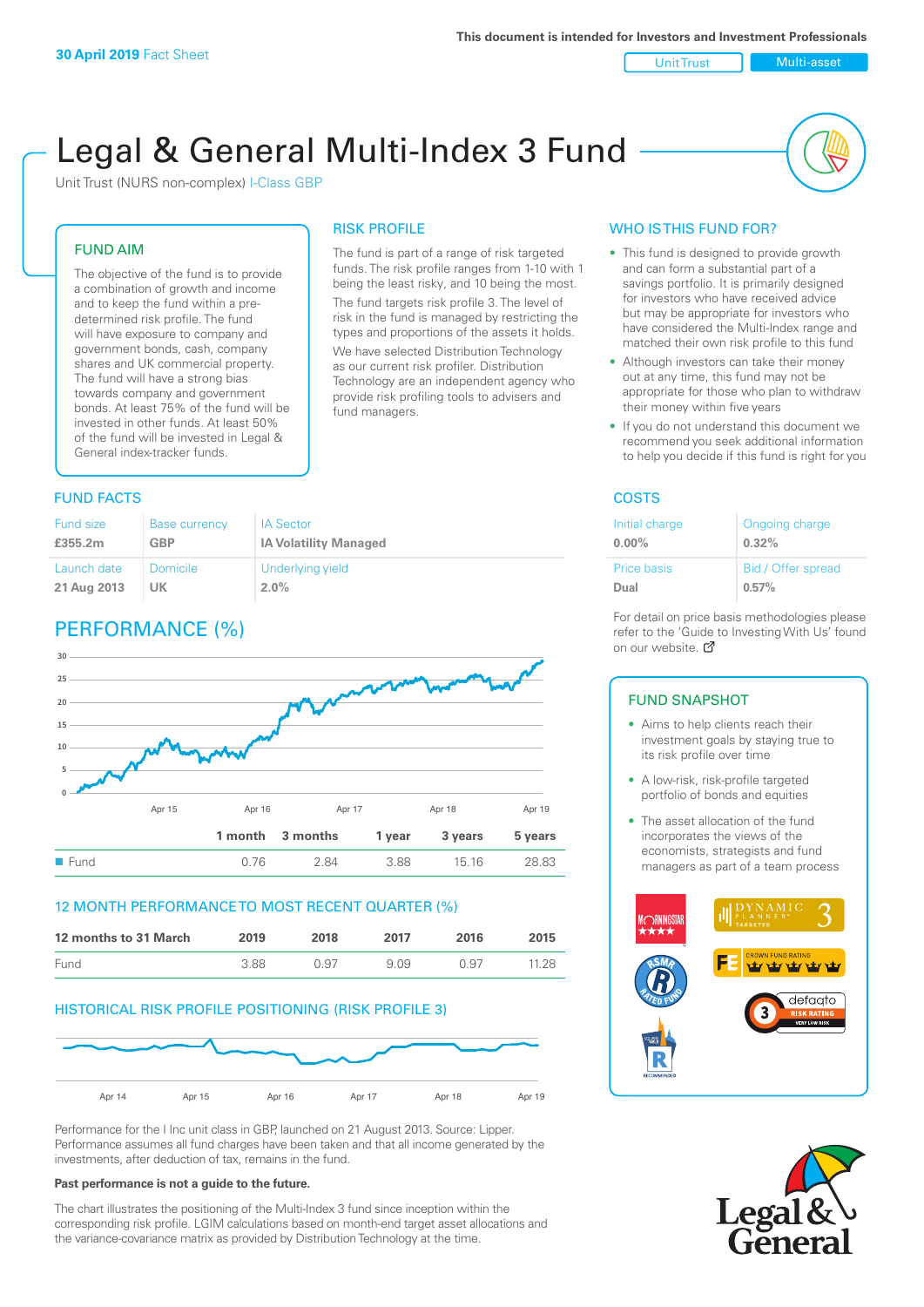# Legal & General Multi-Index 3 Fund

Unit Trust (NURS non-complex) I-Class GBP

## PORTFOLIO BREAKDOWN

All data source LGIM unless otherwise stated. Totals may not sum due to rounding.





#### FUND MANAGERS

The fund managers have responsibility for managing the multi-index fund range. They are part of the Multi-Asset Funds (MAF) team in LGIM. This team focuses on designing and managing multi-asset funds that are tailored to match the specific objectives of various client types. The team sits within a wider Asset Allocation team which combines both depth of experience with a broad range of expertise from different fields, including fund management, investment consulting and risk management roles.

# TOP 10 HOLDINGS (%)

| <b>LGIM Sterling Liquidity Fund Class 1</b>            | 10.5 |
|--------------------------------------------------------|------|
| L&G Global Inflation Linked Bond Index Fund            | 9.9  |
| L&G All Stocks Gilt Index Trust                        | 9.0  |
| L&G Sterling Corporate Bond Index Fund                 | 8.1  |
| L&G Short Dated Sterling Corporate Bond Index Fund     | 6.8  |
| <b>LGIM Global Corporate Bond Fund</b>                 | 6.6  |
| L&G Emerging Markets Government Bond (US\$) Index Fund | 5.7  |
| <b>L&amp;G US Index Trust</b>                          | 5.3  |
| L&G UK Index Trust                                     | 4.8  |
| L&G Japan Index Trust                                  | 4.2  |